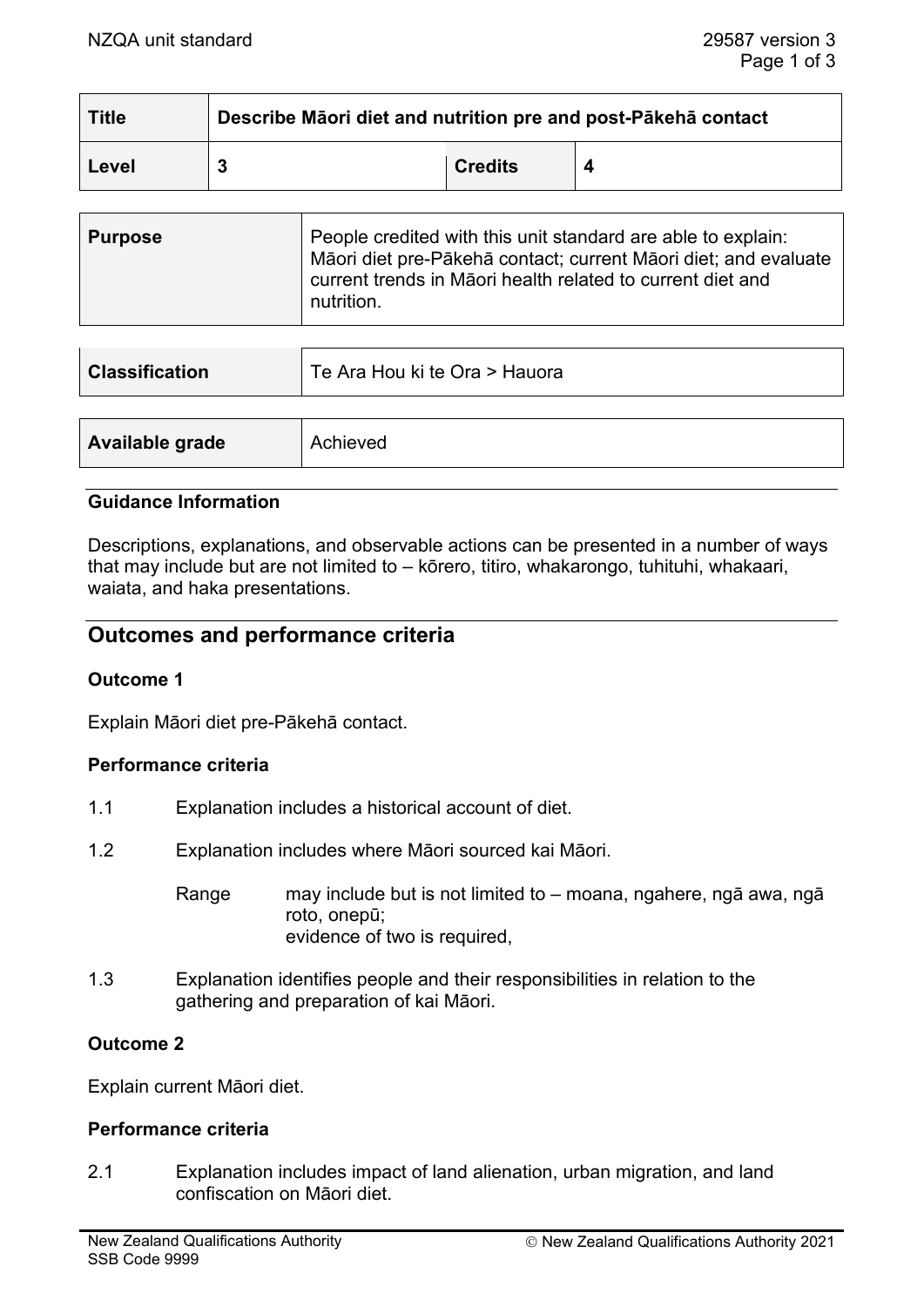- 2.2 Explanation includes an account of current diet.
	- Range may include but is not limited to  $-$  own home, work, socialising, education, marae; evidence of own home and one other place is required.
- 2.3 Explanation includes how Māori source kai Māori today.
	- Range may include but is not limited to kai truck, raffles, supermarket, markets, social media, take away, shops, on-line, moana, ngahere, ngā awa, ngā roto, onepū; evidence of two is required.

## **Outcome 3**

Evaluate current trends in Māori health related to current diet and nutrition.

## **Performance criteria**

- 3.1 The health risks associated with the current Māori diet are described.
- 3.2 Dietary changes required to improve Māori diet are described.

Range evidence of three dietary changes is required.

3.3 The current health statistics on Māori life expectancy and quality of life are explained.

> Range explanation must be based on current health statistics and includes – cancer, respiratory illness, diabetes.

| <b>Replacement information</b> | This unit standard replaced unit standard 18359. |  |
|--------------------------------|--------------------------------------------------|--|
|                                |                                                  |  |
| <b>Planned review date</b>     | 31 December 2022                                 |  |

#### **Status information and last date for assessment for superseded versions**

| <b>Process</b>                  | <b>Version</b> | <b>Date</b>       | <b>Last Date for Assessment</b> |
|---------------------------------|----------------|-------------------|---------------------------------|
| Registration                    |                | 18 August 2016    | 31 December 2022                |
| Revision                        |                | 28 September 2017 | 31 December 2022                |
| Rollover and<br><b>Revision</b> | 3              | 25 November 2021  | N/A                             |

# **Consent and Moderation Requirements (CMR) reference | 0226**

This CMR can be accessed at <http://www.nzqa.govt.nz/framework/search/index.do>.